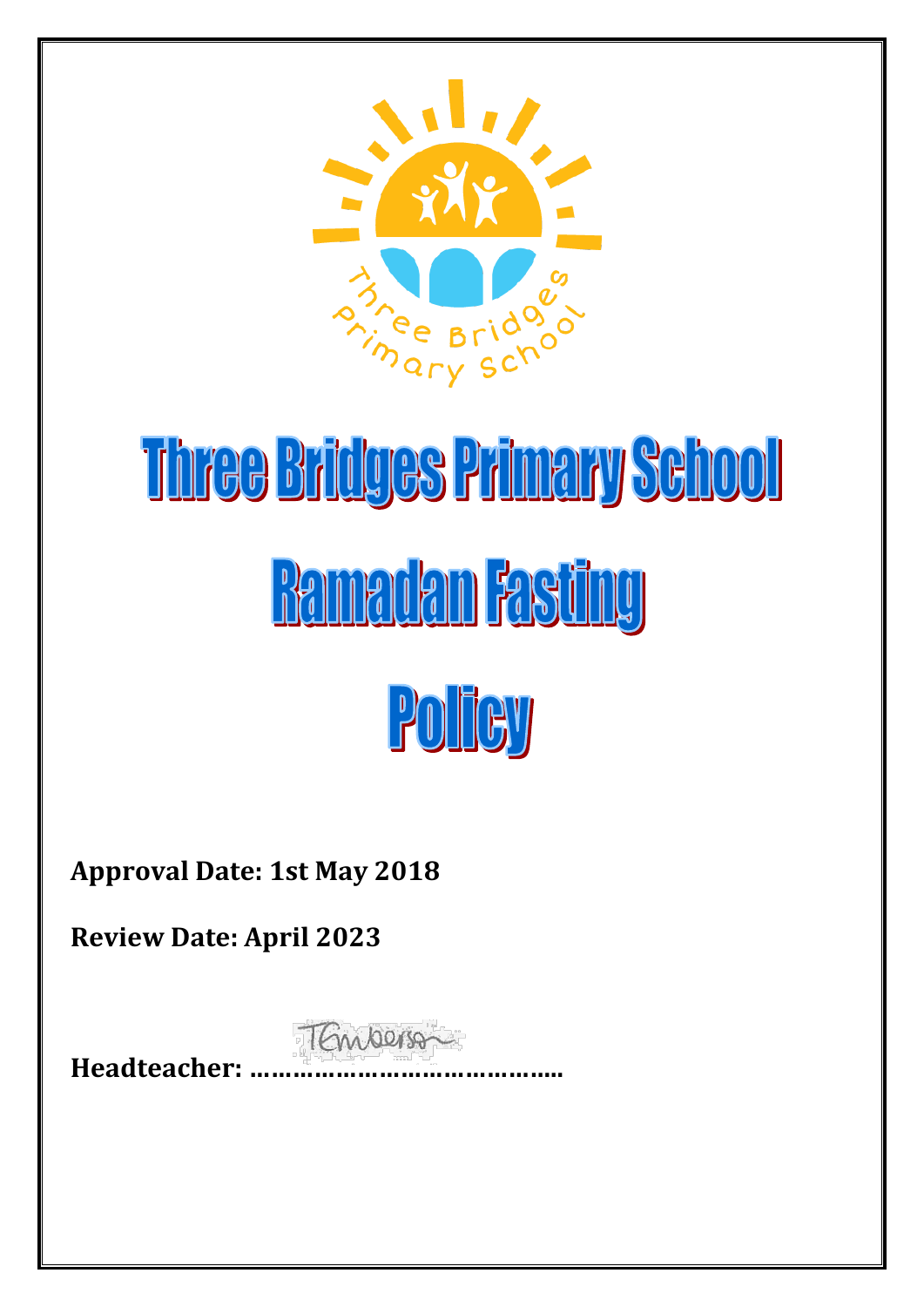# **Contents:**

- **1. Legislative framework**
- **2. Aims & objectives**
- **3. Ramadan – An overview**
- **4. Health & Safety**
- **5. Physical Education**
- **6. Implementation**
- **7. Implementation during tests**
- **8. Monitoring & review**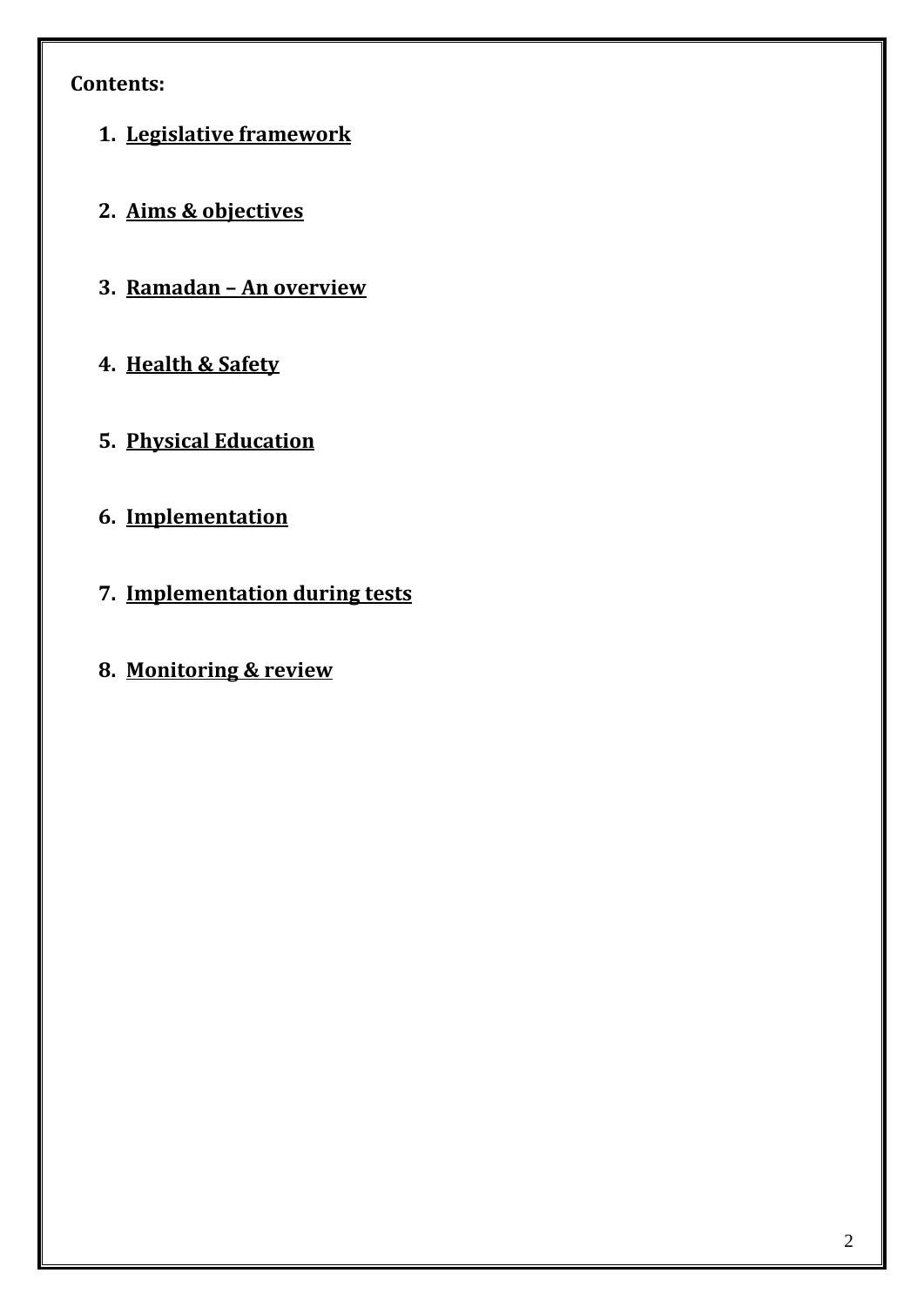#### **1. Legislative framework**

- 1.1 This policy has due regard to statutory legislation including, but not limited to, the following:
	- The Equality Act 2010
- 1.2 This policy also has due regard to guidance documents, including, but not limited to, the following:
	- ASCL 'Ramadan & Exams, 2016: information for schools & colleges' April 2016
	- DfE 'Keeping Children Safe in Education' January 2021

#### **2. Aims & objectives**

- 2.1 To provide a safe environment for the pupils who wish to fast during part of, or for all of, the month of Ramadan.
- 2.2 To ensure the proper care of pupils is maintained and keep parents/carers informed if their child is unwell.
- 2.3 To further develop understanding of the different faiths represented in the school population.

#### **3. Ramadan – An overview**

- 3.1 Ramadan is the ninth month in the Islamic calendar, and it consists of a 29-30 day period of fasting, self control, charity-giving and goodwill to others.
- 3.2 Those who fast during Ramadan are not allowed any food or water between sunrise and sunset. Instead, they are encouraged to think of cleansing the whole self, through prayer and reflection.

## **4. Health & Safety**

- 4.1 Parents/carers will inform the school if their child is going to participate in fasting. (Appendix A)
- 4.2 Three Bridges Primary School will inform parents/carers immediately if their child, who is fasting, becomes unwell.
- 4.3 Any pupils who fast will conserve their energy and not join in strenuous games.
- 4.4 No oral medication can be taken by a person who is fasting, however, in an emergency the school will administer any medicine that is deemed necessary, in accordance with the School's Administering Medicine Policy.
- 4.5 If there are concerns about any pupil who is fasting, the school has an overriding safeguarding duty and will apply judgement and common sense on a case by case basis.
- 4.6 If any menbers of staff notice signs of dehydration or exhaustion in any pupils who are fasting, then the pupil will be advised, by a teacher, to terminate the fast immediately by drinking some water, in accordance with school's Health & Safety Policy. They will be reassured that in this situation, Islamic rulings allow them to break their fast and make it up later.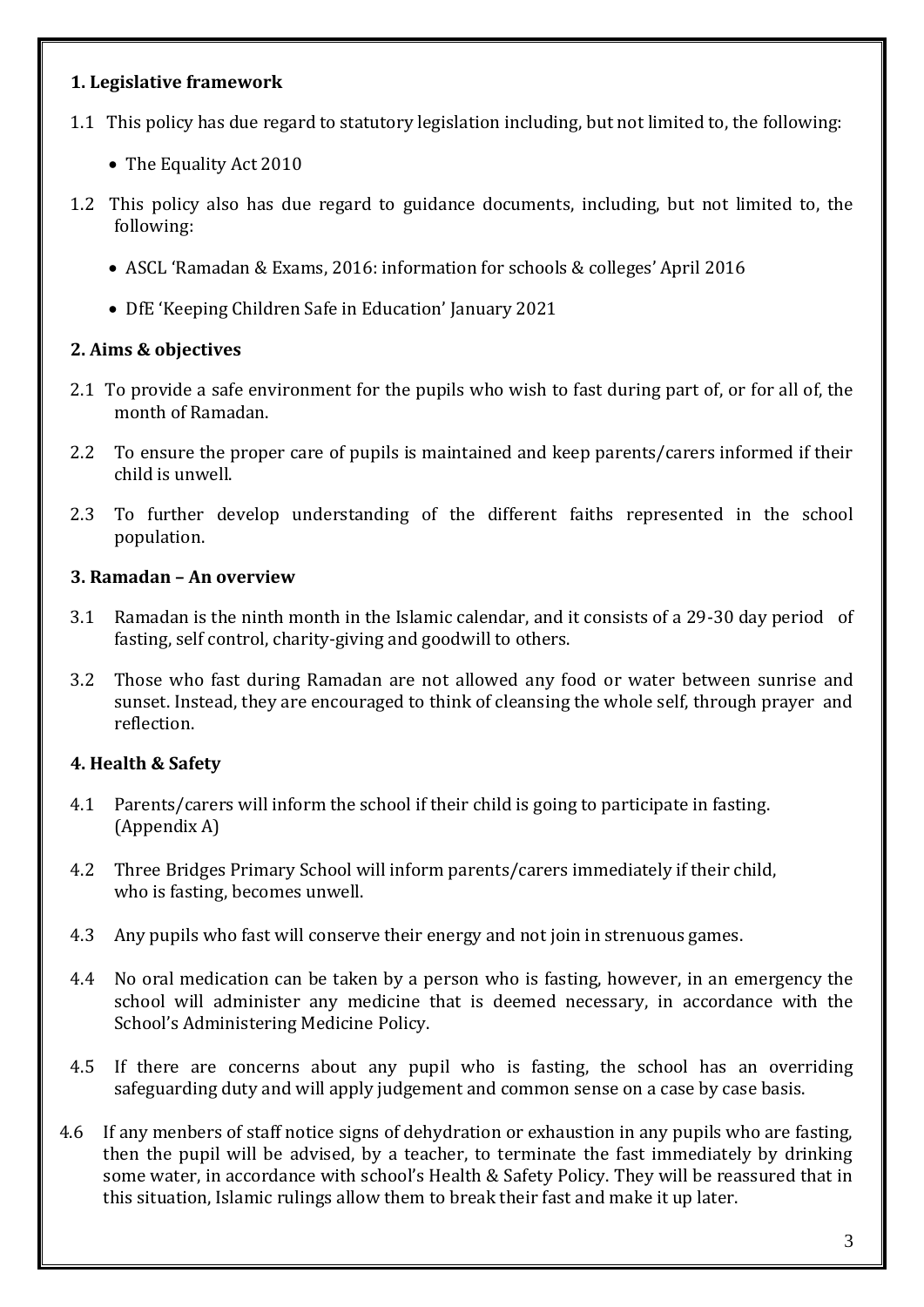#### **5. Physical Education**

- 5.1 Pupils who are fasting are able to partake in some physical activities, as long as they are not putting themselves at risk of danger.
- 5.2 Pupils will not do strenuous exercise as they will be at high risk of headaches, tiredness and drowsiness, due to dehydration.
- 5.3 The school will ensure that any pupils who are fasting are able to decide whether or not they wish to participate in swimming. As the potential for swallowing water is high, pupils may feel uncomfortable in participating in this sport. Other activities will be scheduled to replace swimming during Ramadan if necessary.

#### **6. Implementation**

- 6.1 During Ramadan, the school will dedicate some assemblies to the Muslim faith and the festival of Eid-ul-Fitr, in order to create a more thorough understanding of the religion and fasting throughout the school.
- 6.2 The school will consider the possible impact fasting and late night prayers during Ramadan may have on Muslim pupils when setting dates for other activities, such as sports day, trips, celebrations.
- 6.3 The school will ensure that school functions that occur in the evening are scheduled before or after the month of Ramadan.
- 6.4 The school will provide any pupils fasting with a supervised, quiet space to rest during their lunch hour.
- 6.5 The school will ensure that sex and relationship education is not scheduled during Ramadan, as fasting Muslims are not permitted to engage in any sexual relations and are expected to avoid any related thoughts and discourse.

## **7. Implementation during tests**

- 7.1 If Ramadan falls during assessment weeks, the school will offer advice to fasting pupils who have important tests, to assist them in managing their prayer time efficiently during the night, in order to avoid tiredness.
- 7.2 The school ask that parents inform their child of the allowances Islam gives for them to break the fast and make it up later, if they feel fasting will in any way jeopardise their performance.
- 7.3 If any pupils who are fasting show signs that they may be dehydrated, such as a headache or drowsiness, then a member of staff will advise them to terminate the fast immediately by drinking some water.
- 7.4 The school will ensure good room management during hot weather, which will benefit all pupils who are fasting. The classrooms have blinds to shade the children from direct sunlight, and fans will be supplied to endure pupils who are fasting do not overheat or become dehydrated.
- 7.5 The school will ensure, where appropriate, that there is a prayer room provided.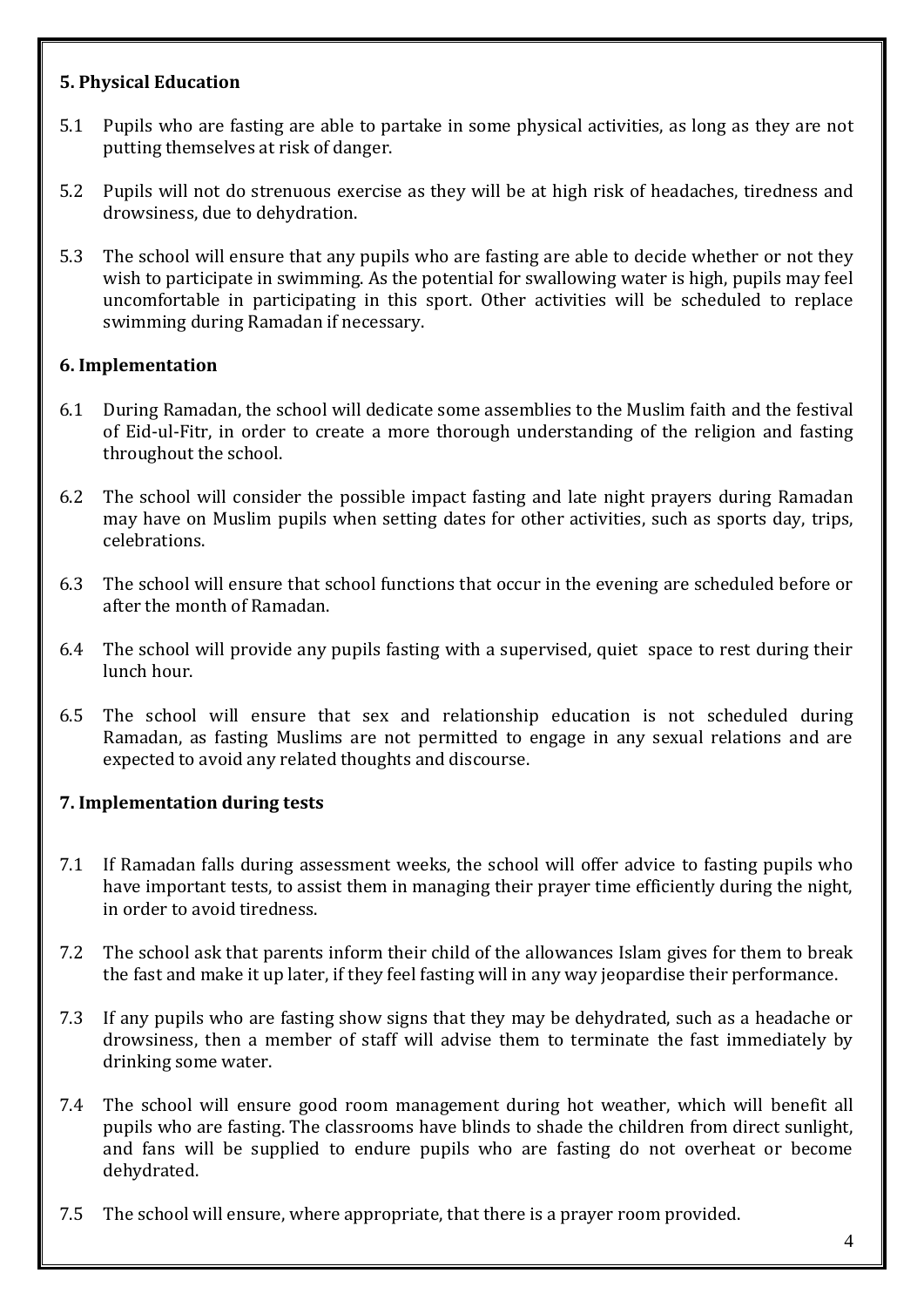## **8. Monitoring and review**

- 8.1 The Headteacher will review this policy bi-annually, ensuring that all procedures are up to date.
- 8.2 Any changes made to this policy will be communicated to all members of staff.